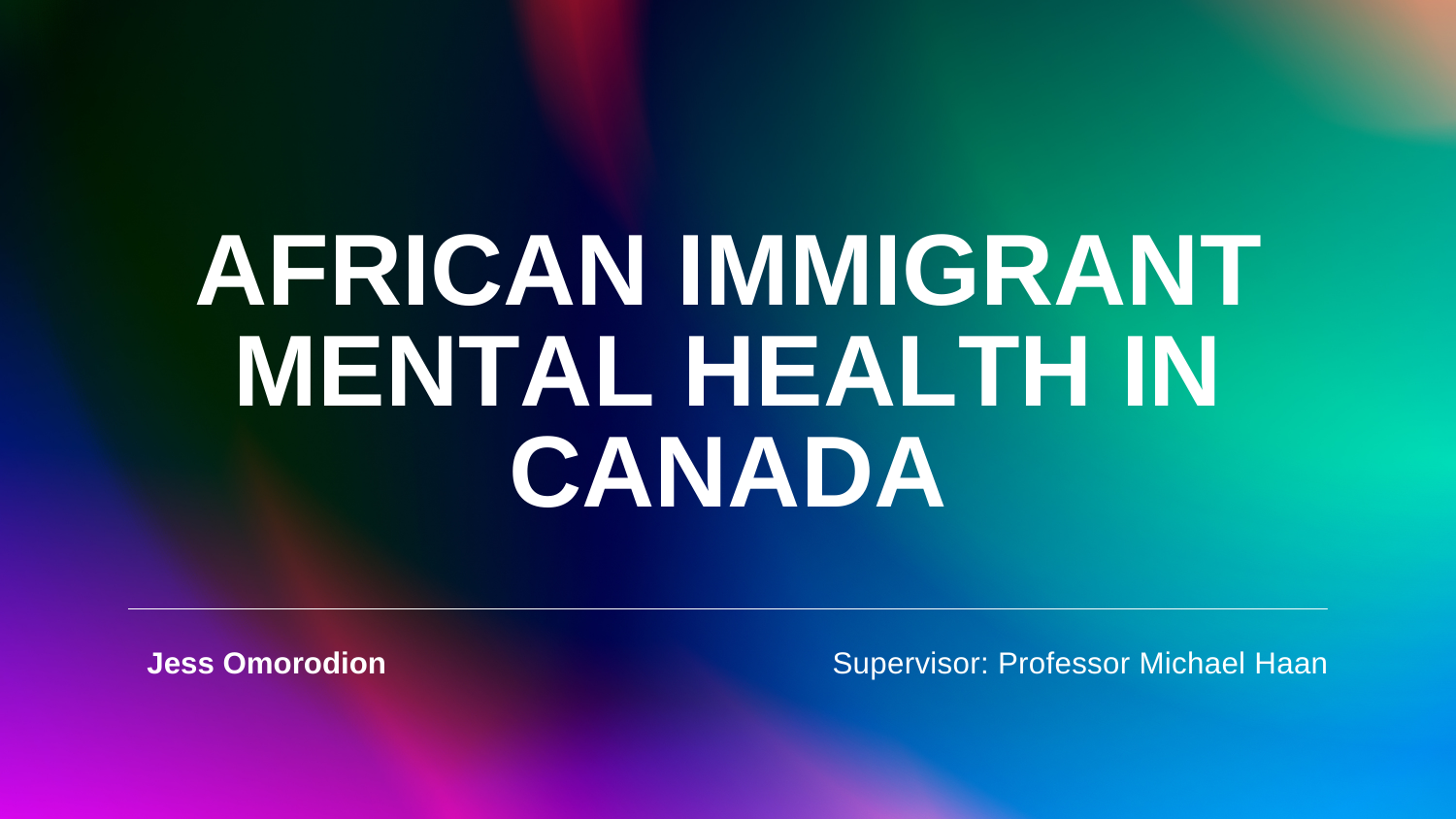## **Agenda**

#### **What this presentation includes**

- Abstract
- 
- 
- 
- 
- 

• Why is it important?

• What do we know so far?

• Barriers / Obstacles

Available Data / Next Steps

Current Reccomendations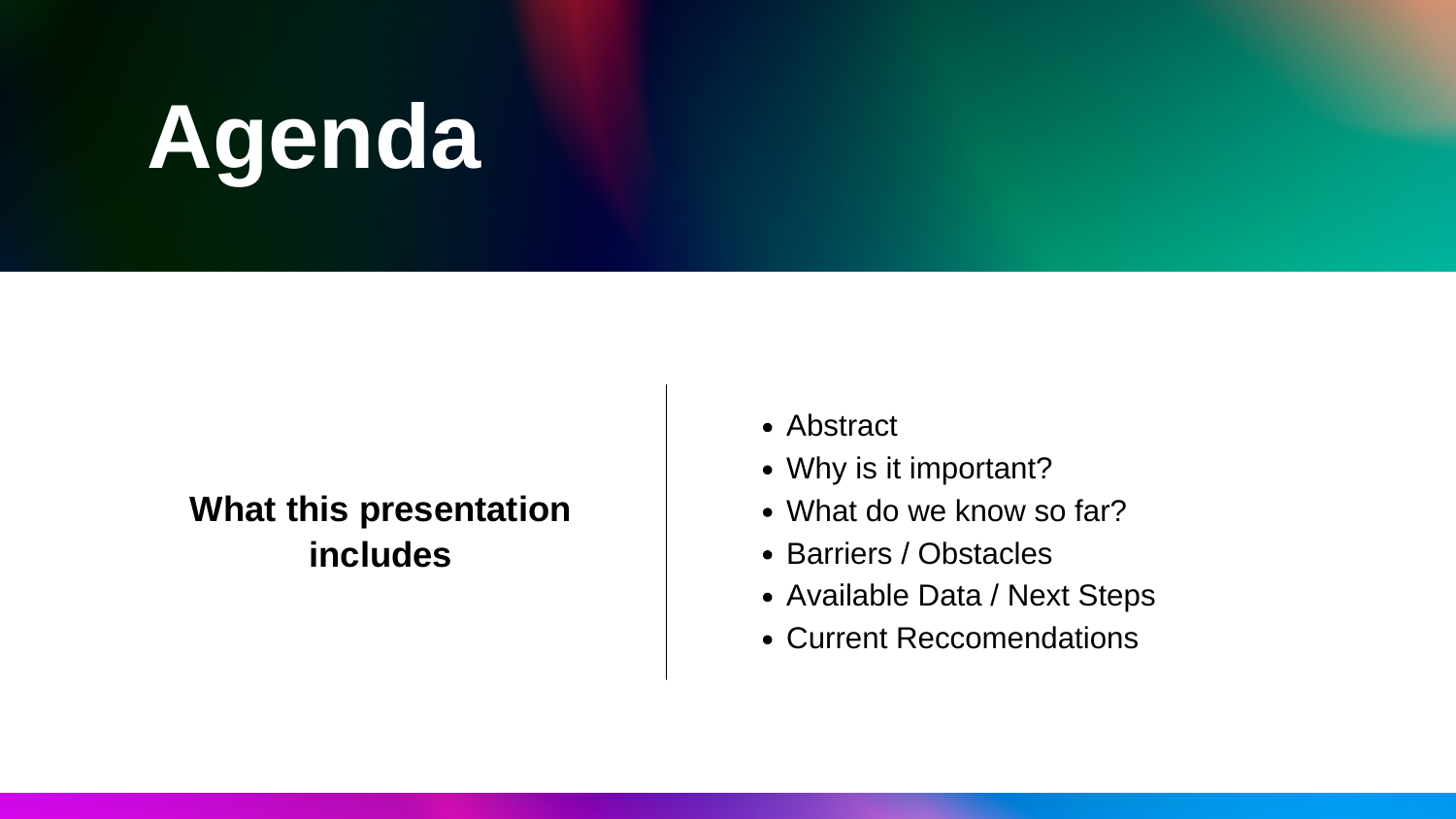### **Abstract**

**African immigrants are the fastest growing immigrant population in Canada. However, they are still extremely under-researched especially in regards to their understandings and experiences with mental health. This is important to look at due to the stark differences between Canadian African views on mental health. Current literature shows that while African immigrants are self-reporting as having above average mental health, there are still taboos and discriminatory concerns that exist as a barrier to transparency with it. This research will utilize the Stata software to analyze the Canadian Community Health Survey (2017) to further look at African mental health in order to compare their self-reported opinions of their mental health with potential mental health symptoms. There will also be recommendations for areas on where further research could take place and policy changes to address the taboo of mental health with African immigrants.**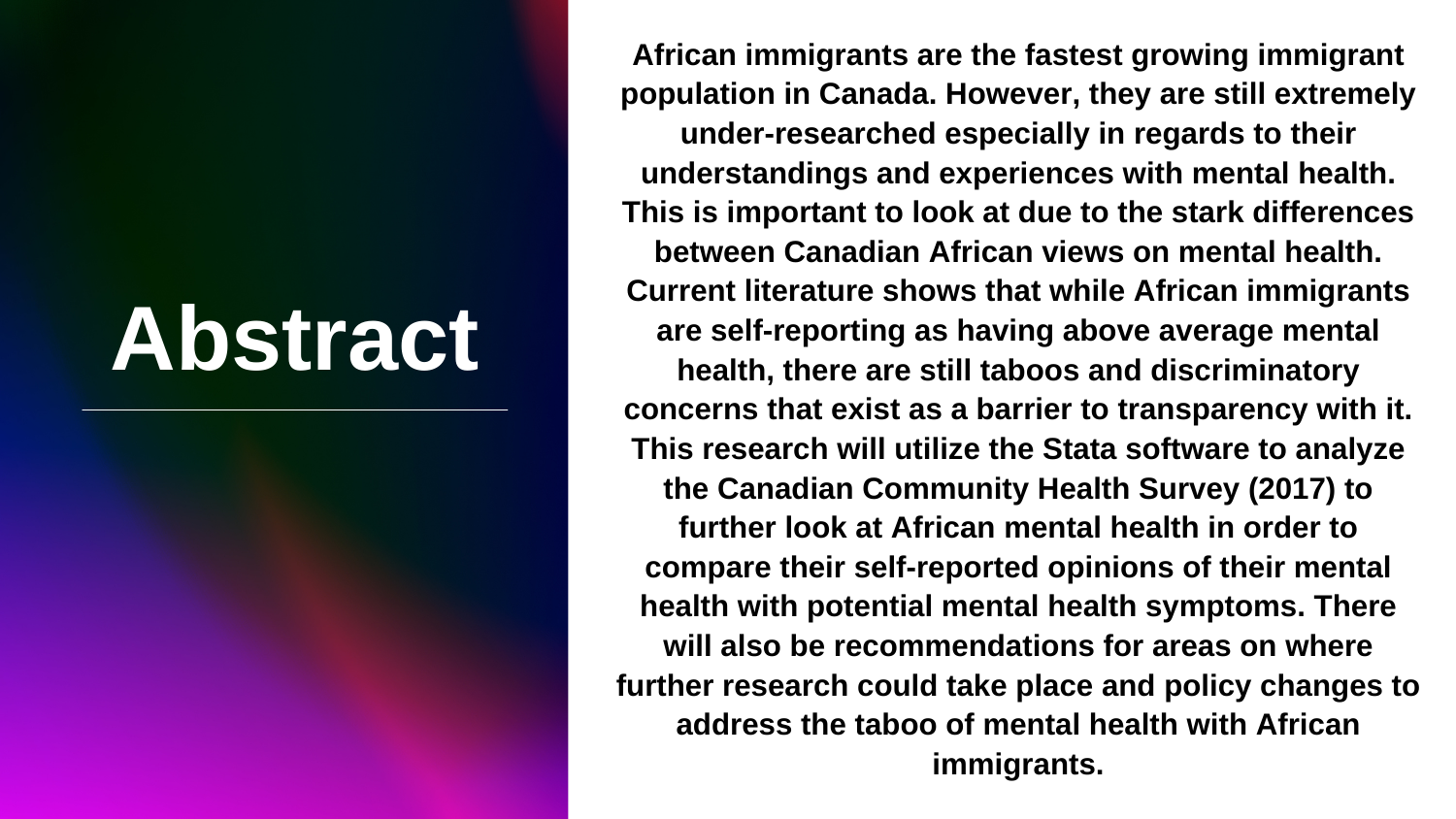# **Why is it important?**

#### **African immigrants are a fastly growing**

African immigrants are the fastest growing immigrant group in Canada but are still severely underresearched in comparison to other immigrant groups (i.e. Chinese immigrants) **Stark cultural differences**

Mental health is still extremely stigmatized in various African countries. African immigrants likely are experiencing are culture shock as their communtieis see someone as either "normal" (mentally well) or "crazy" (suffering from mental illness **The effect on second-generation**

The current understanding and attitudes about mental health does not solely affect the African immigrant. It also affects the attitudes and persepctives of their children (or minors they are in ceare of) which will directly affect how mental health is contrinued to be understood across Canada

## **African immigrants**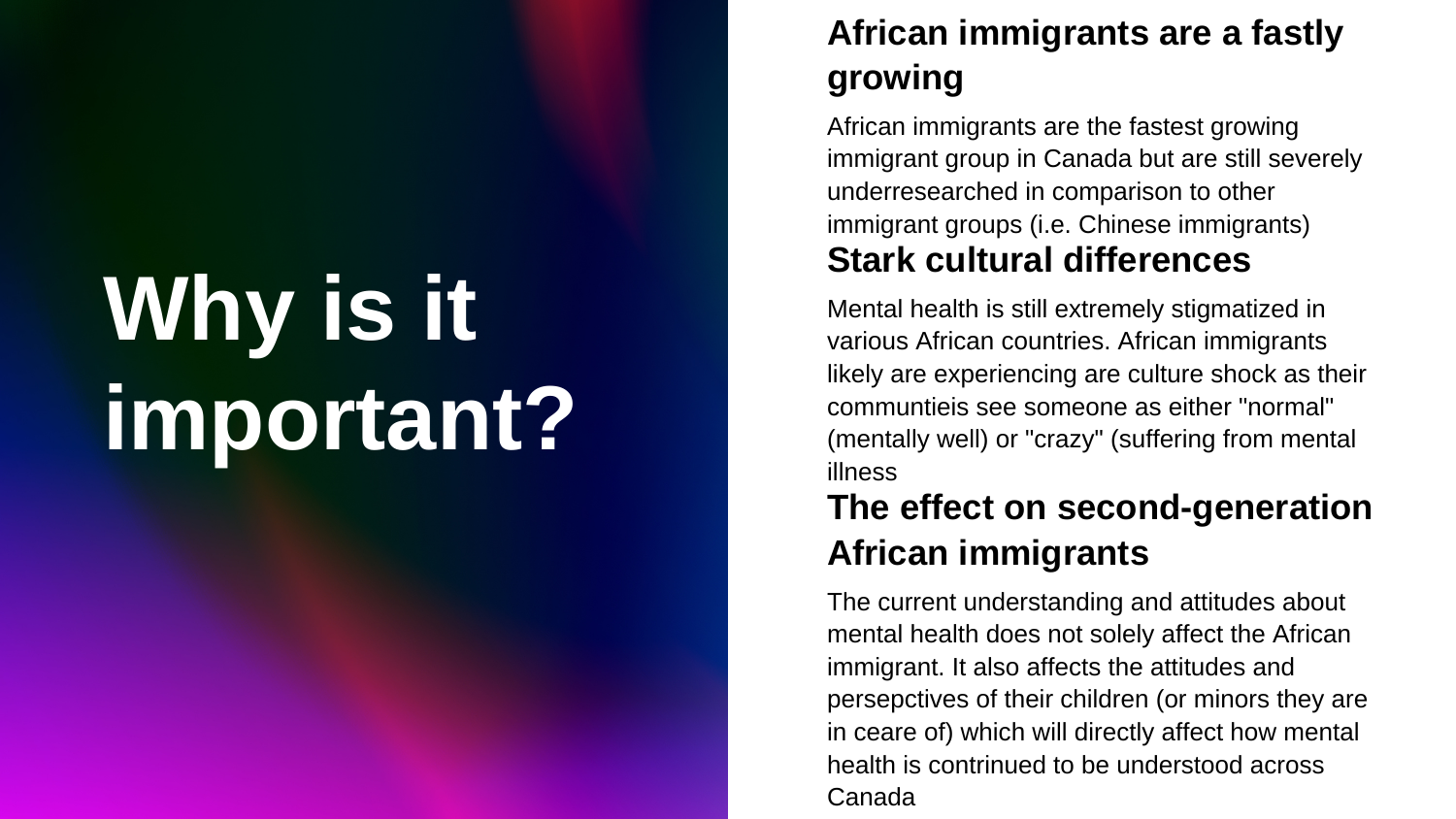# **What do we know so far?**

**(Spoiler: Not a lot)**

- Immigrants, including African, tend to rate their level of mental health higher than the non-immigrant Canadian population
- There is not an in-depth research into how accurate that is
- Cultural taboos increase hesistancy in being transparent abouth mental health

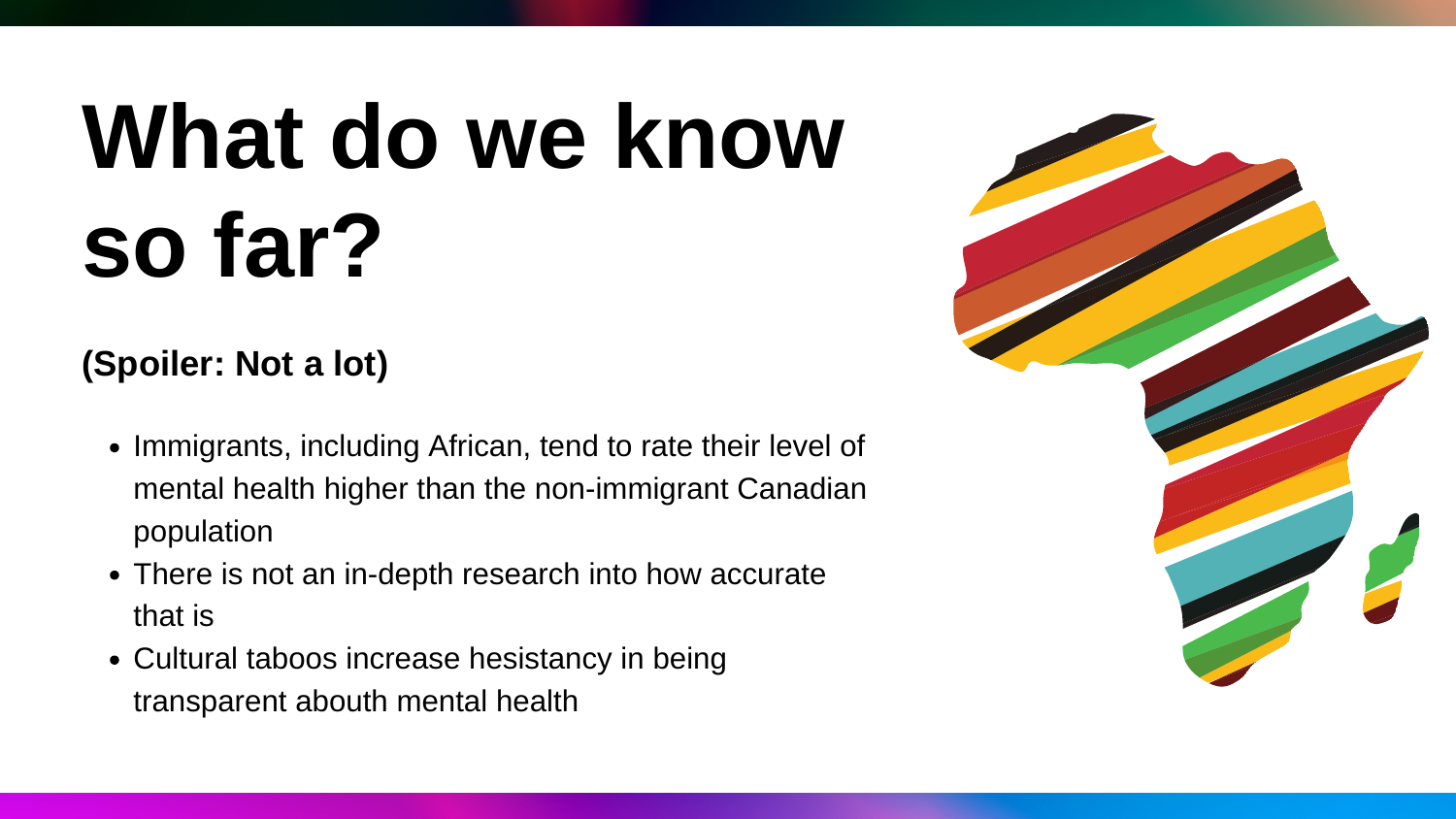## **Barriers / Obstacles**

### **Cultural** • Cultural • Race Based **Sensitivity Taboos DiscriminationTraining**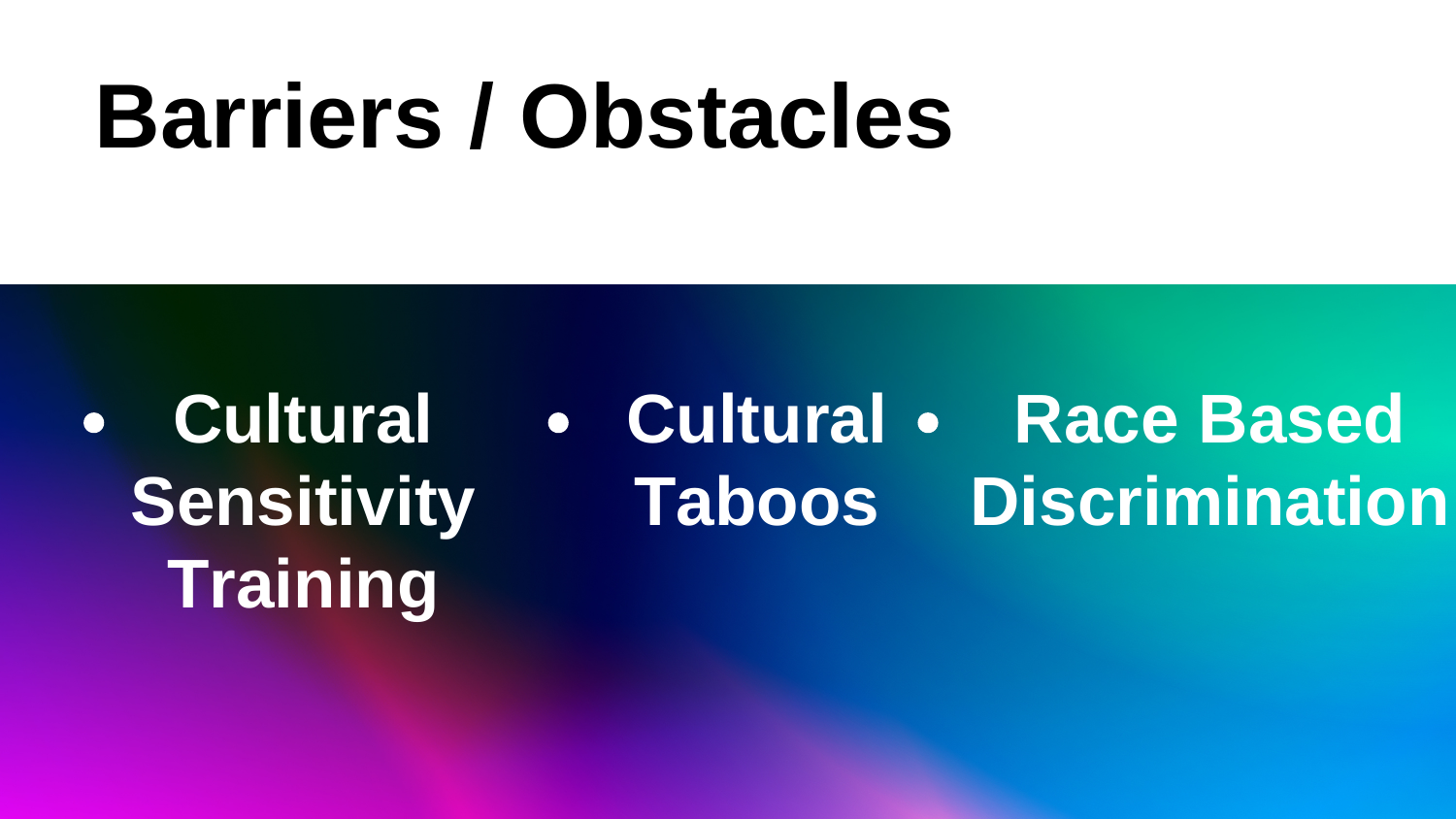# **Available Data / Next Steps**



#### **Data Analyis Canadian Community Health Survey 2017**



**Statistics** Canada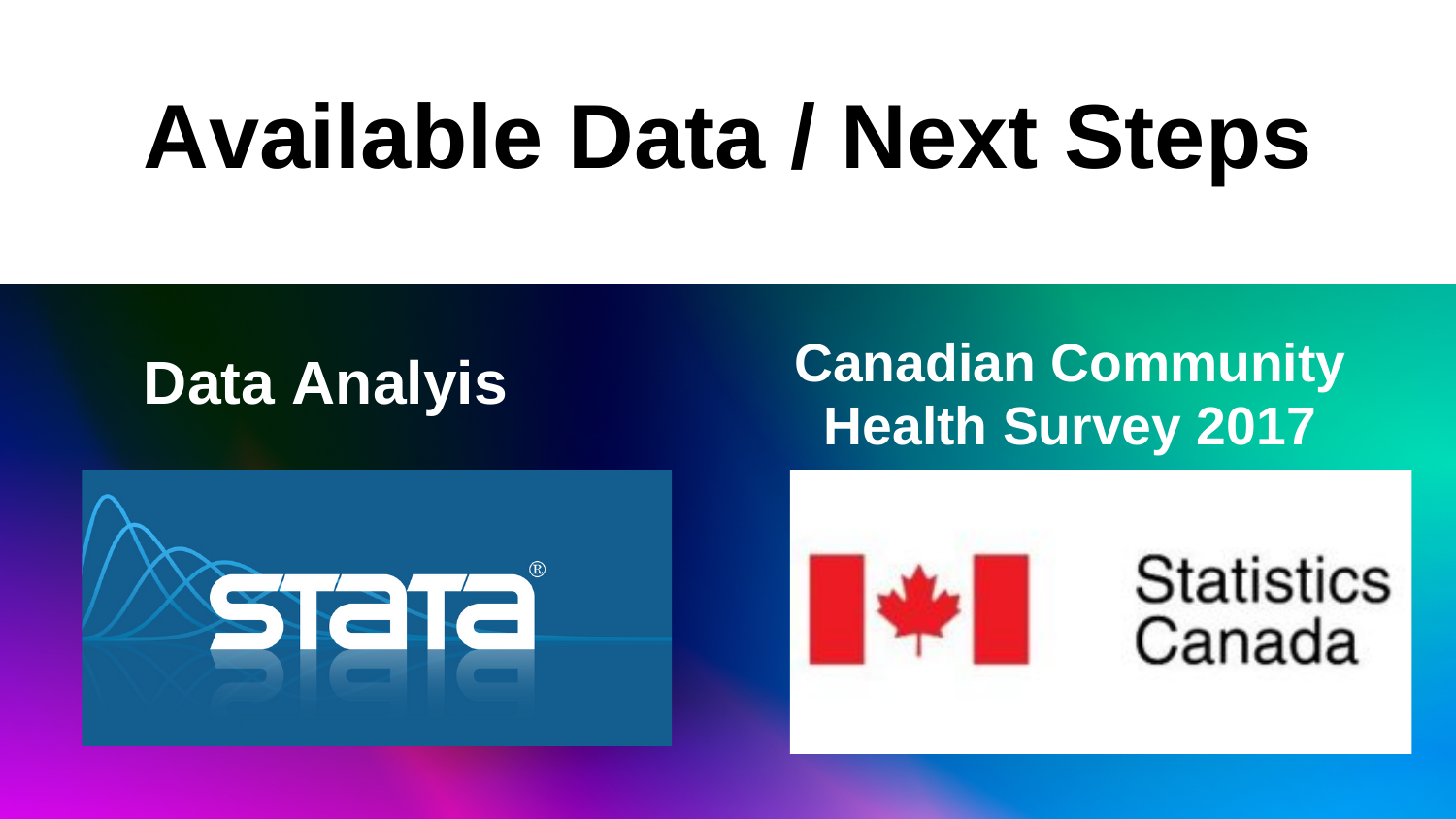**Better communication with African cultural sensitivity training**

## **Current Future Reccomendations**





**Research on second generation immigrants**



#### **Specific focus on African mental health**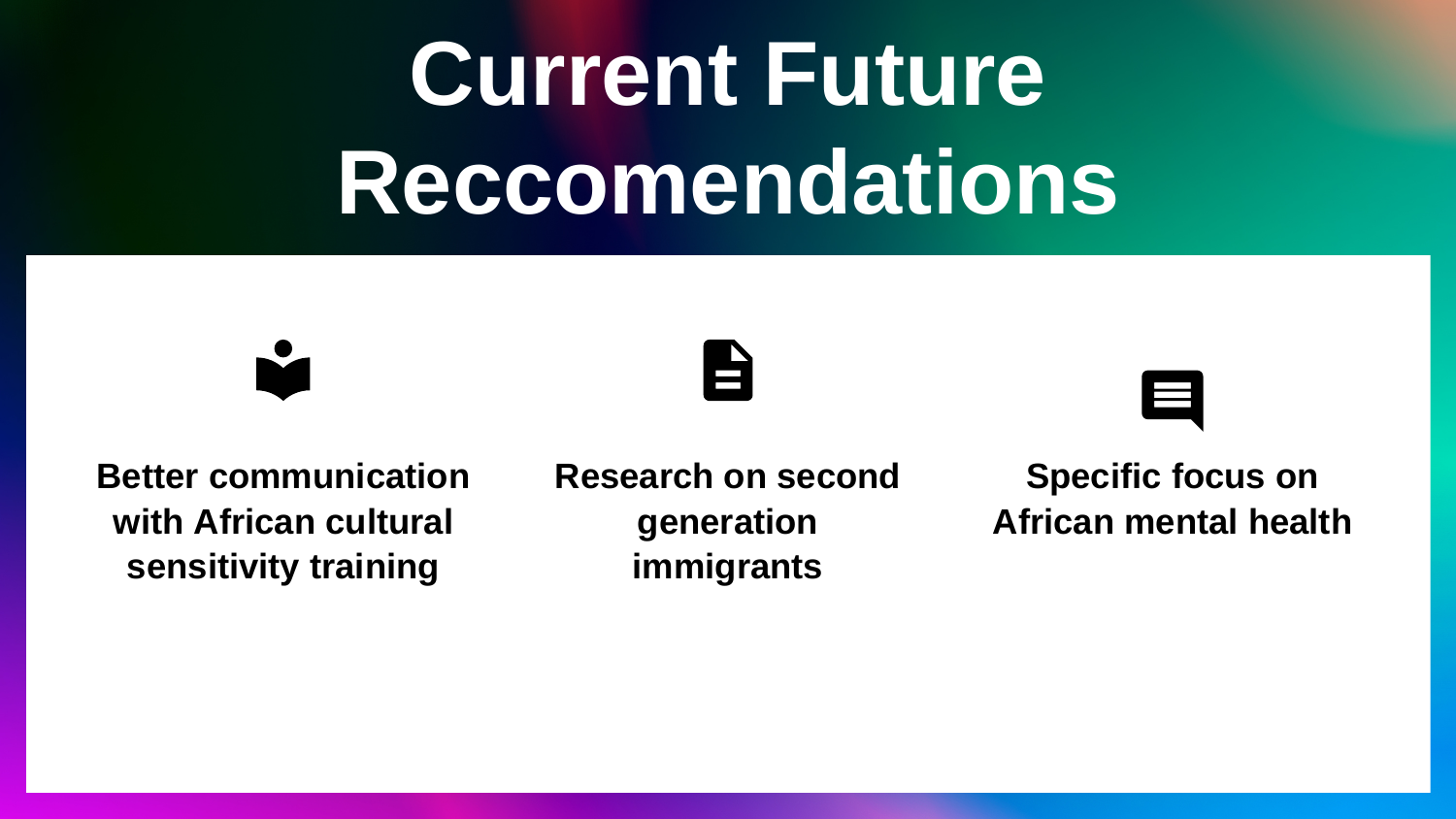#### **Thank you! Feel free to reach out to us if you have any questions.**

## **Email Address**

jomorodi@uwo.ca